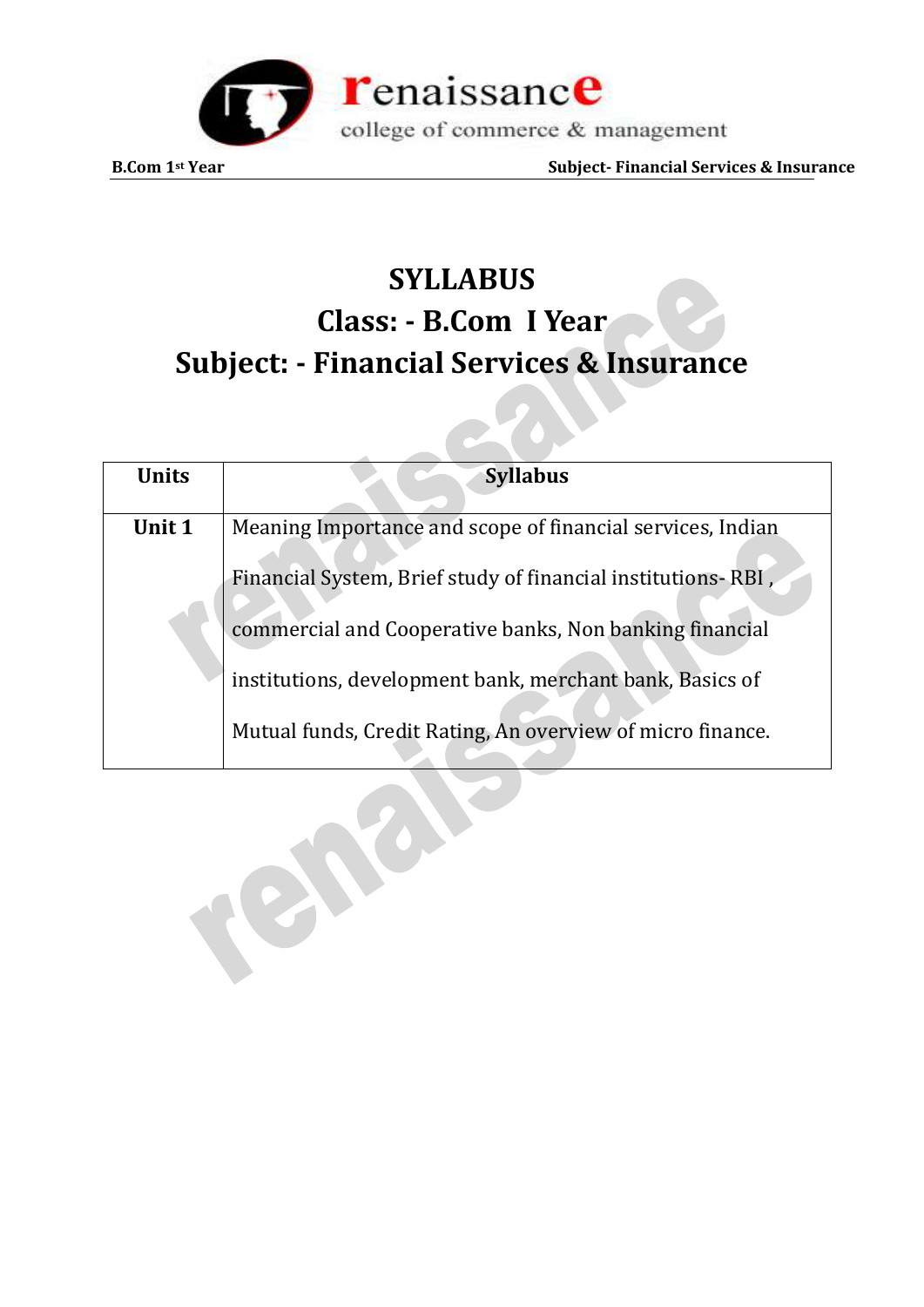

### **Meaning of Financial Services**

Financial Services refer to economic services provided by various financial institutions that deal with the management of money. It is an intangible product of financial markets like loans, insurance, stocks, credit card, etc. Financial services are products of institutions such as banking firms, insurance companies, investment funds, credit unions, brokerage firms, and consumer finance companies.

- 1. **Customer Oriented:** Financial services are customer-focused services that are offered as per the requirements of customers. Financial institutions properly study customer needs before designing and offering such services. They are meant to fulfill the specific needs of a customer which differs from person to person.
- 2. **Intangibility**: These services are intangible which makes their marketing a challenging task for financial institutions. Such institutions need to focus on building their brand image by providing innovative and quality products to customers. Firms enjoying better credibility in market are easily able to sell off their products.
- 3. **Inseparable:** Financial Services are produced and delivered at the same time simultaneously. These services are inseparable and can't be stored in advance. Here production and supply function both occurs at the same time.
- 4. **Manages Fund:** Financial services are specialized at managing funds of people. These services enable peoples in allocating their idle lying funds into useful means for earning revenues. Financial services provide various means to people for converting their savings into investment.
- 5. **Financial Intermediation:** These services does the work of financial intermediation as it brings together the lender and borrower. Financial services mobilize the funds of people who are having enough of it and made it available to the one who are in need of it.
- 6. **Market Based:** Financial services are market based which changes as per the changing conditions. It is a dynamic activity which varies as per the variations in socio-economic environment and varying needs of customers.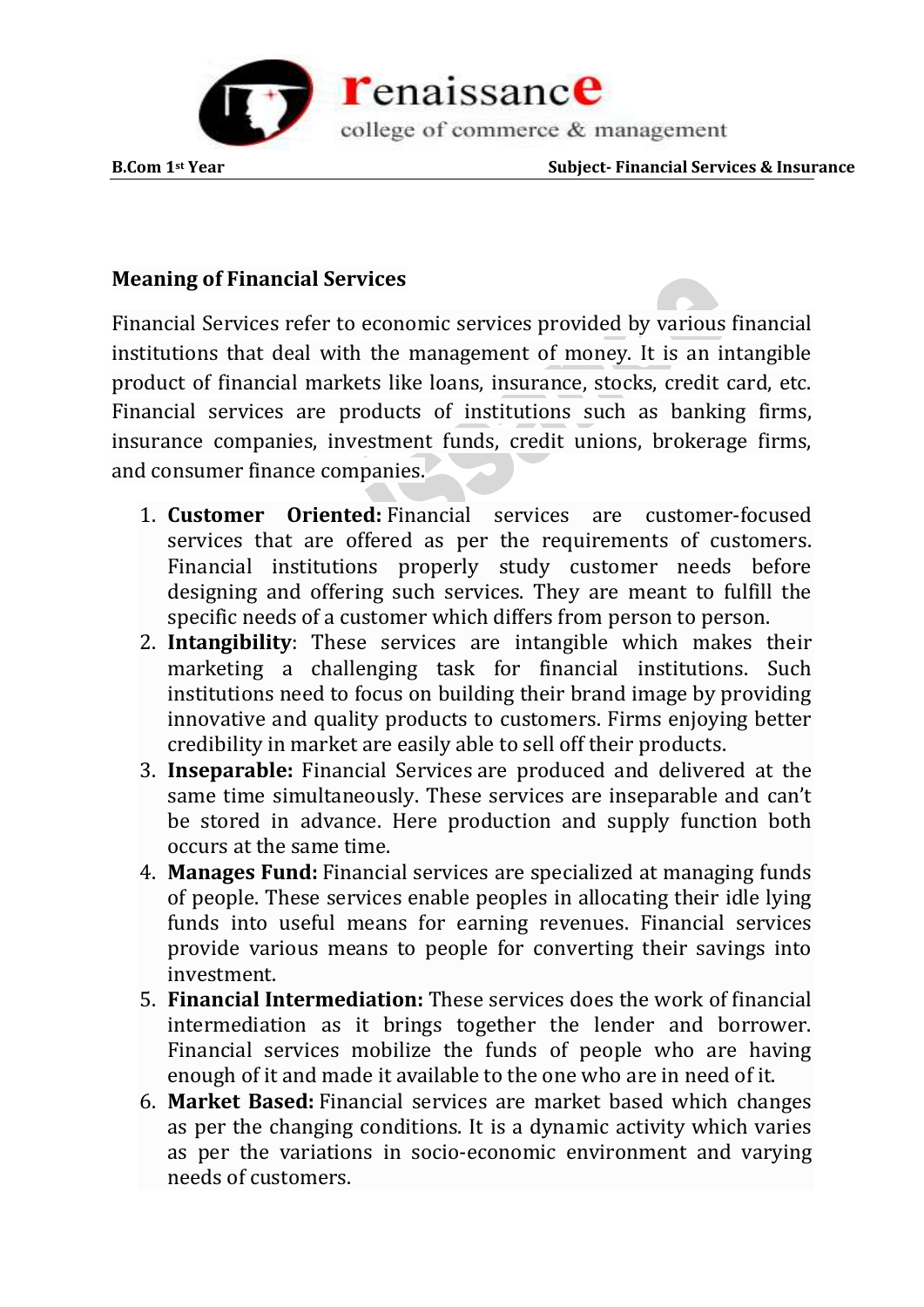

7. **Distributes Risk:** Risk distribution is the key feature offered by financial services. These services transfer the risk of an individual not willing to take among different persons who all are willing to bear it. Financial institutions diversify the risk and secure people against damages by providing them various insurance policies.

#### **Meaning of Indian financial system**

The Financial system enables lenders and borrowers to exchange funds. India has a financial system that is controlled by independent regulators in the sectors of insurance, banking, capital markets and various services sectors. Thus, a financial system can be said to play a significant role in the economic growth of a country by mobilizing the surplus funds and utilizing them effectively for productive purposes.

FEATURES OF INDIAN FINANCIAL SYSTEM:

- It plays a vital role in economic development of a country.
- It encourages both savings and investment.
- It links savers and investors.
- It helps in capital formation.
- It helps in allocation of risk.
- It facilitates expansion of financial markets

COMPONENTS/ CONSTITUENTS OF INDIAN FINANCIAL SYSTEM

The following are the four major components that comprise the Indian Financial System:

- 1. Financial Institutions
- 2. Financial Markets
- 3. Financial Instruments/ Assets/ Securities
- 4. Financial Services.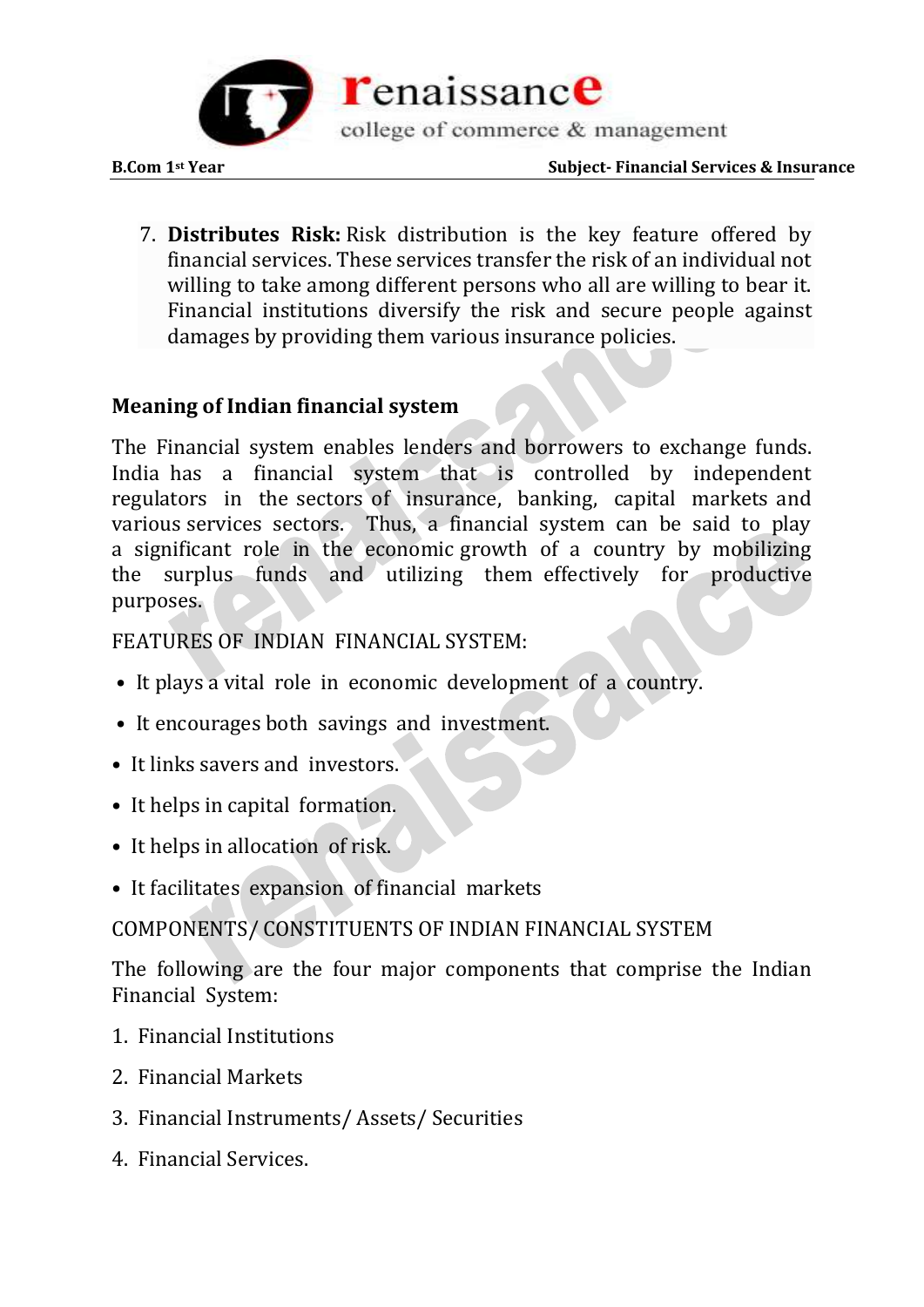

### FINANCIAL INSTITUTIONS

Financial institutions are the intermediaries who facilitate smooth functioning of the financial system by making investors and borrowers meet. They mobilize savings of the surplus units and allocate them in productive activities promising a better rate of return. Financial institutions also provide services to entities (individual, business, government) seeking advice on various issue ranging from restructuring to diversification plans. They provide whole range of services to the entities who want to raise funds from the markets or elsewhere. Financial institutions are also termed as financial intermediaries because they act as middle between savers by accumulating Funds them and borrowers by lending these fund.

#### TYPES OF FINANCIAL INSTITUTIONS

Financial institutions can be classified into two categories:

- A. Banking Institutions
- B. Non Banking Financial Institutions

#### **Reserve Bank of India**

The Reserve Bank o India is a supreme monetary and banking authority in the country and has the responsibilities to control the entire banking system in India. It was established on 1st April 1935 under Reserve Bank of India Act.

#### **Commercial banks**

The term commercial [bank](https://www.investopedia.com/terms/b/bank.asp) refers to a [financial institution](https://www.investopedia.com/terms/f/financialinstitution.asp) that accepts deposits, offers [checking account](https://www.investopedia.com/terms/c/checkingaccount.asp) services, makes various loans, and offers basic financial products like [certificates of deposit](https://www.investopedia.com/terms/c/certificateofdeposit.asp) (CDs) and savings accounts to individuals and small businesses. A commercial bank is where most people do their banking.

Commercial banks make money by providing and earning interest from loans such as mortgages, auto loans, business loans, and personal loans. Customer deposits provide banks with the capital to make these loans.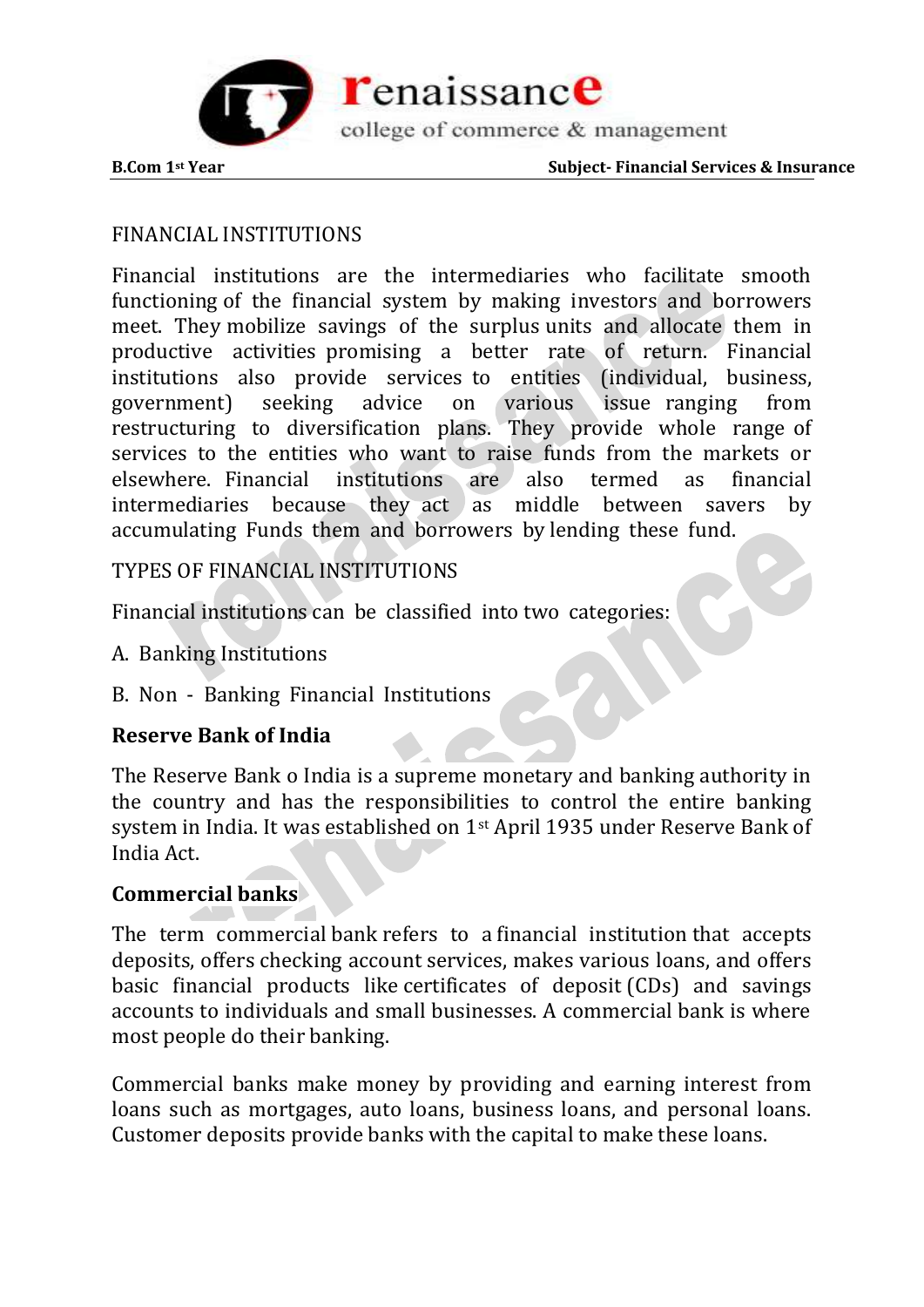

Commercial banks are an [important part of the economy.](https://www.investopedia.com/articles/investing/062513/role-commercial-banks-economy.asp) Not only do they provide consumers with an essential service, but they also help create [capital](https://www.investopedia.com/terms/c/capital.asp) and [liquidity](https://www.investopedia.com/terms/l/liquidity.asp) in the market.

They ensure liquidity by taking the funds that their customers deposit in their accounts and lending them out to others. Commercial banks play a role in the creation of credit, which leads to an increase in production, employment, and consumer spending, thereby boosting the economy.

## **Role of Commercial Banks in Developing Economy**

- 1) Banks promote capital formation
- 2) Banks help in balanced regional development
- 3) Banks promote the right type of Industries
- 4) Banks create employment opportunities
- 5) Banks helps in trade and industry
- 6) Banks helps in developing nation to develop

#### **Public sector Banks**

Public Sector Banks consist of the State Bank Group and Other Nationalised Banks. It was wholly and controlled by Government.

# **State Bank of India and its group**

The [Reserve Bank of India,](https://en.wikipedia.org/wiki/Reserve_Bank_of_India) which is [India's central bank,](https://en.wikipedia.org/wiki/Central_Bank) acquired a controlling interest in the Imperial Bank of India. On 1 July 1955, the Imperial Bank of India became the State Bank of India. In 2008, the [Government of India](https://en.wikipedia.org/wiki/Government_of_India) acquired the Reserve Bank of India's stake in SBI so as to remove any [conflict of interest](https://en.wikipedia.org/wiki/Conflict_of_interest) because the RBI is the country's banking regulatory authority.

In 1959, the government passed the State Bank of India (Subsidiary Banks) Act. This made eight banks that had belonged to [princely states](https://en.wikipedia.org/wiki/Indian_Princely_States) into subsidiaries of SBI. This was at the time of the First Five Year Plan, which prioritised the development of rural India. The government integrated these banks into the State Bank of India system to expand its rural outreach. In 1963 SBI merged State Bank of Jaipur (est. 1943) and State Bank of Bikaner (est.1944).

Nationalised Banks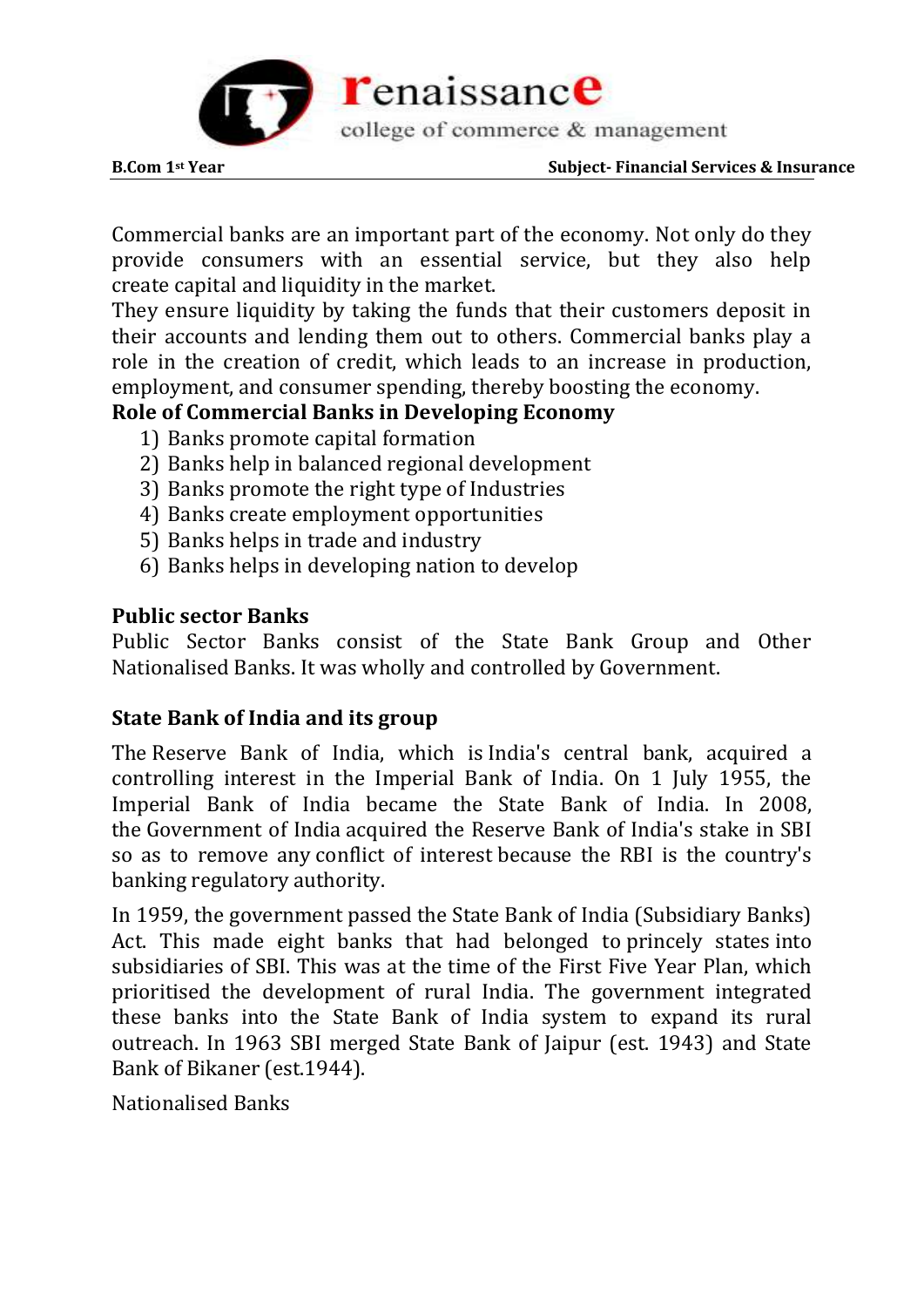

It refers to a bank in which govt. of India has *more than 50% stake*. It is also called the Public Sector Bank. So, there is no difference between public sector bank and nationalised bank.

#### **Private Sector Banks**

Private Sector Banks are those banks, where private individuals or private companies own a major part of the bank's equity. Even though these banks follow the nation's central bank's guidelines, but they can formulate their independent financial strategy for the customers. A large part of these banks are traded on the stock market and anyone can buy a significant part of these bank's shares from the stock market.

Most private sector banks are very agile in their financial strategy. These privates can make a quick financial decision according to the market condition. For this reason, interest rates fluctuate quickly on both deposits and loans. They offer very reliable services to the customers. They also offer various customized services to the customer to fulfil their individual financial needs. There is no job security in private banks. Most employees work very hard to satisfy the customer's financial requirements. In these banks, the employees get promotions on their merit and performance.

However, private sector banks charge a little extra for their financial services. Compared to other banks, the interest rate on deposits is low in most private sector banks. Even though getting a loan in the private banks is very easy, but they charge more interest on these loans. Axis Bank is one of the best examples of private sector banks in India. This bank is very competitive and offers the best services to its customers.

#### **The Regional Rural Banks (RRBs)**

**The Regional Rural Banks (RRBs)** were established in 1975 under the provisions of the Ordinance promulgated on 26th September, 1975 and Regional Rural Banks Act, 1976 with a view to developing the rural economy by providing, for the purpose of development of agriculture, trade, commerce, industry and other productive activities in the rural areas, credit and other facilities, particularly to small and marginal farmers,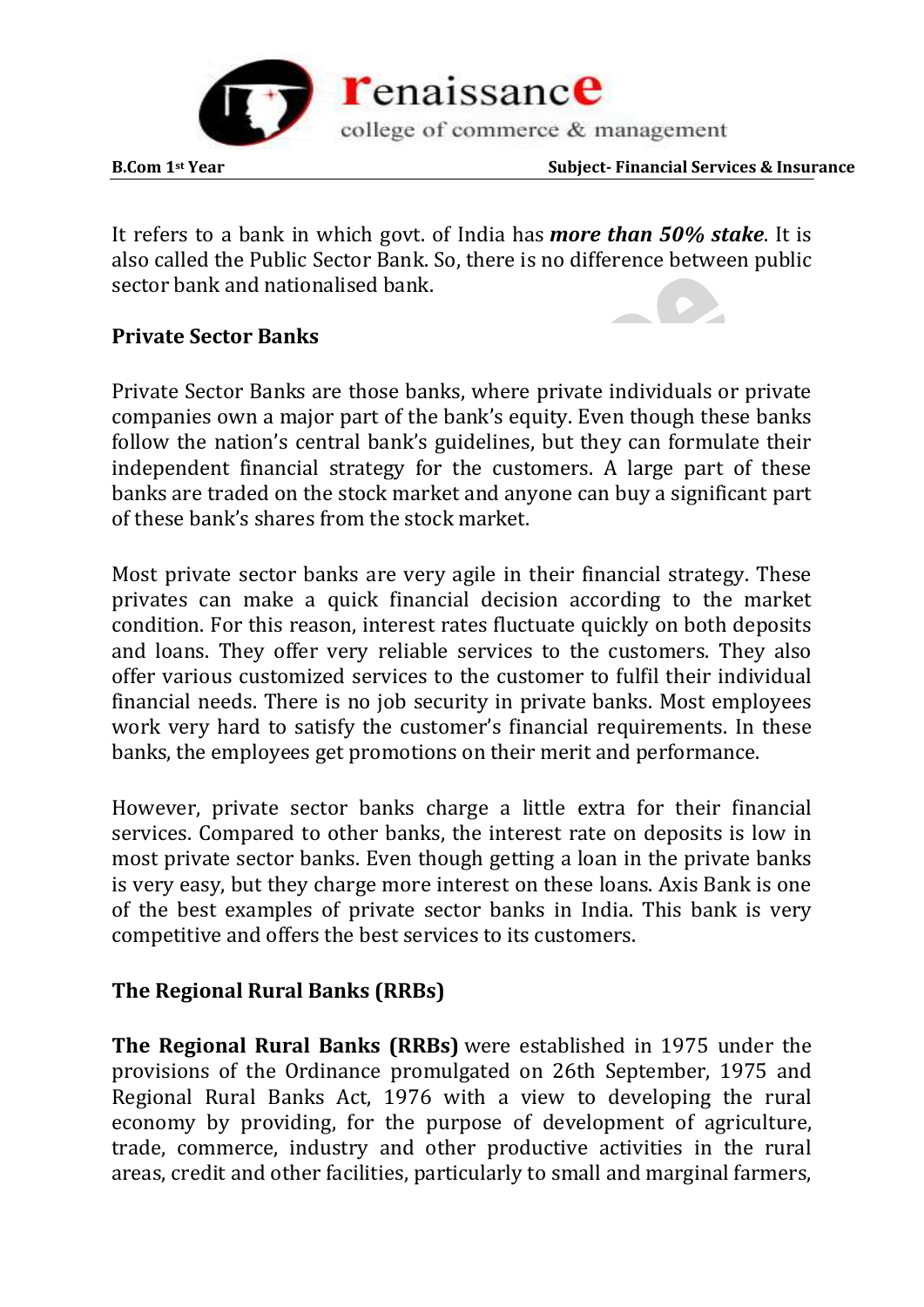

agricultural labourers, artisans and small entrepreneurs, and for matters connected therewith and incidental thereto.

# **Co-operative banks**

Co-operative banks are financial entities established on a co-operative basis and belonging to their members. This means that the customers of a co-operative bank are also its owners. These banks provide a wide range of regular banking and financial services. However, there are some points where they differ from other banks.

# **Non-banking financial institution (NBFI)**

A non-banking financial institution (NBFI) or non-bank financial company (NBFC) is a [financial institution](https://en.wikipedia.org/wiki/Financial_institution) that does not have a [full banking](https://en.wikipedia.org/wiki/Banking_license)  [license](https://en.wikipedia.org/wiki/Banking_license) or is not supervised by a national or international banking regulatory agency. NBFC facilitate bank-related [financial services,](https://en.wikipedia.org/wiki/Financial_services) such as [investment,](https://en.wikipedia.org/wiki/Investment) [risk pooling,](https://en.wikipedia.org/wiki/Risk_pool) [contractual savings,](https://en.wikipedia.org/wiki/Collective_investment_scheme) and [market brokering.](https://en.wikipedia.org/wiki/Stockbroker)

Development bank

Development bank, national or regional financial institution designed to provide medium- and long-term capital for productive investment, often accompanied by [technical assistance,](https://www.britannica.com/topic/technical-assistance) in poor countries.

The number of development banks has increased rapidly since the 1950s; they have been encouraged by the [International Bank for Reconstruction](https://www.britannica.com/topic/International-Bank-for-Reconstruction-and-Development)  [and Development](https://www.britannica.com/topic/International-Bank-for-Reconstruction-and-Development) and its [affiliates.](https://www.merriam-webster.com/dictionary/affiliates) The large regional development banks include the [Inter-American Development Bank,](https://www.britannica.com/topic/Inter-American-Development-Bank) established in 1959; the [Asian Development Bank,](https://www.britannica.com/topic/Asian-Development-Bank) which began operations in 1966; and the [African Development Bank,](https://www.britannica.com/topic/African-Development-Bank) established in 1964. They may make loans for specific national or regional projects to private or public bodies or may operate in conjunction with other financial institutions. One of the main activities of development banks has been the recognition and promotion of private investment opportunities. Although the efforts of the majority of development banks are directed toward the industrial sector, some are also concerned with agriculture.

#### **Merchant Bank**